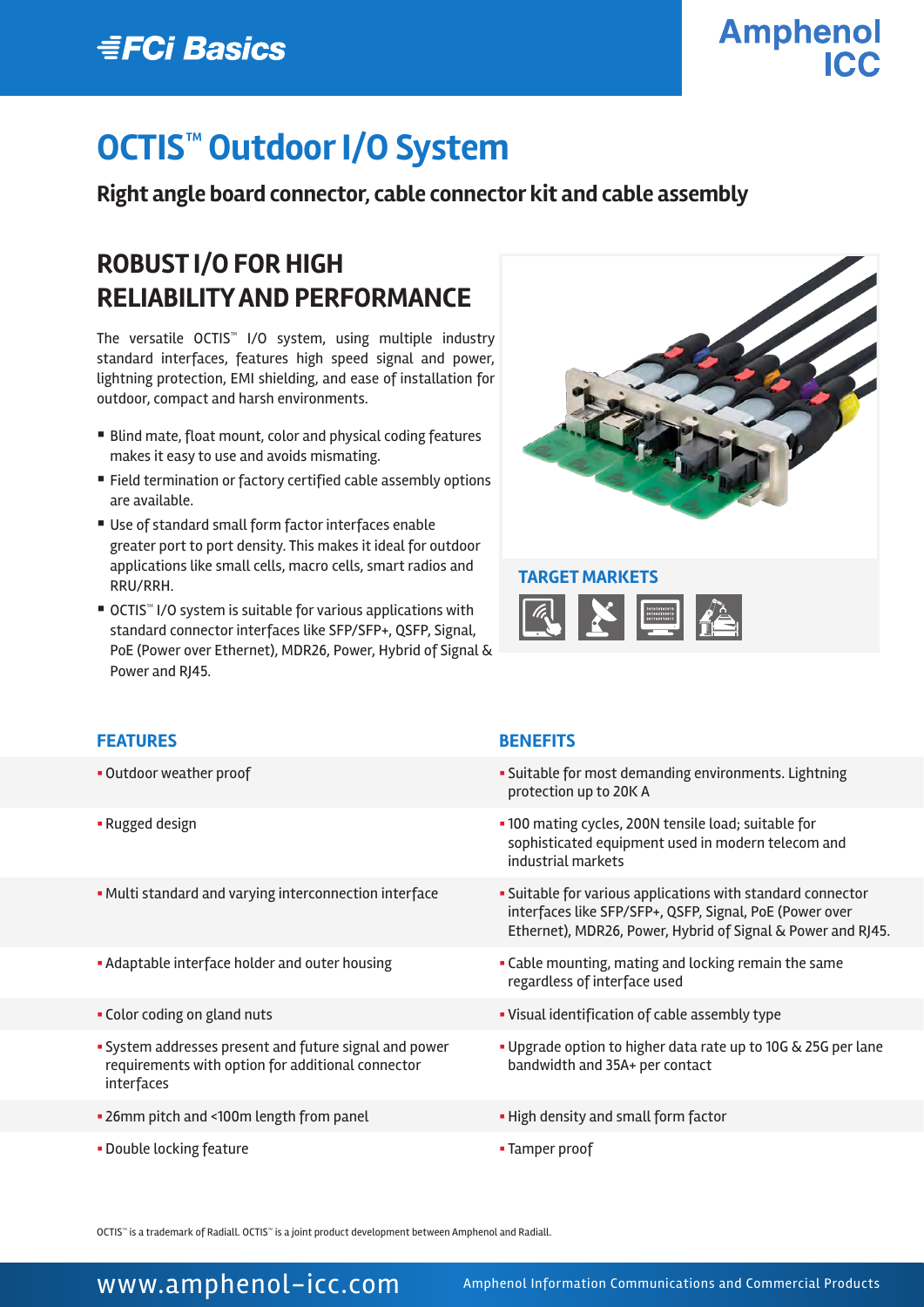#### **OCTIS™ Outdoor I/O System**

#### **SIGNAL AND POWER**

| <b>Connector Interface</b>               |                                                                    | <b>MDR 26</b>                                                                                                                                                                                                                   | <b>RJ45</b>                                                                                                                             | Signal/PoE<br>Metral <sup>®</sup> HDXS                                                                                                                                                                  | Power -<br>Pwr Profile®                                                                                                                                                                                         | Hybrid - Signal &<br>Power                                                                 |  |
|------------------------------------------|--------------------------------------------------------------------|---------------------------------------------------------------------------------------------------------------------------------------------------------------------------------------------------------------------------------|-----------------------------------------------------------------------------------------------------------------------------------------|---------------------------------------------------------------------------------------------------------------------------------------------------------------------------------------------------------|-----------------------------------------------------------------------------------------------------------------------------------------------------------------------------------------------------------------|--------------------------------------------------------------------------------------------|--|
|                                          |                                                                    |                                                                                                                                                                                                                                 |                                                                                                                                         |                                                                                                                                                                                                         |                                                                                                                                                                                                                 |                                                                                            |  |
| <b>Dimensions</b>                        |                                                                    | 94 x 41 x 27mm<br>(Length x Width x<br>Height)                                                                                                                                                                                  | 94 x 26 x 27mm (Length x Width x Height)                                                                                                |                                                                                                                                                                                                         |                                                                                                                                                                                                                 |                                                                                            |  |
| <b>Connector Interface Feature</b>       |                                                                    | Meets requirement<br>of Low Voltage<br>Differential Signaling<br>(LVDS) applications                                                                                                                                            | Commonly available<br>interface                                                                                                         | Meets requirements<br>of PoE++, CAT 5e and<br>ANSI for resistivity<br>to over voltages up<br>to 2500V. Current<br>rating at 1.5A per pin<br>and available in 8<br>position (4 pair) and<br>12 positions | High power<br>application with<br>current rating of<br>16A to 20A/power<br>contact, comes in 2,3<br>& 4 positions, with<br>wire size from 18AWG<br>to 12 AWG                                                    | Signal and power<br>application                                                            |  |
| <b>Key Electrical Performance</b>        |                                                                    | Current Rating: 0.5A                                                                                                                                                                                                            | Current Rating: 1A                                                                                                                      | Current rating 1.5A/<br>pin                                                                                                                                                                             | Current Rating: 16A to<br>20A/power contact                                                                                                                                                                     | Current Rating: 1.5A/<br>signal contact and<br>16A to 20A/power<br>contact                 |  |
| <b>Key Environmental Performance</b>     |                                                                    | IP67, 720 hours salt spray resistance; Operating Temperature Range : - 55°C to +85°C                                                                                                                                            |                                                                                                                                         |                                                                                                                                                                                                         |                                                                                                                                                                                                                 |                                                                                            |  |
| <b>Mating Force</b>                      |                                                                    | 1.50N max./contact                                                                                                                                                                                                              | 22N max.                                                                                                                                | 0.75N max./contact                                                                                                                                                                                      | 29N max./contact                                                                                                                                                                                                | • 0.75N max./signal<br>contact<br>· 29N max./power<br>contact                              |  |
| <b>Unmating Force</b>                    |                                                                    | 0.20N min./contact                                                                                                                                                                                                              | 9.8N                                                                                                                                    | 0.15N min./contact                                                                                                                                                                                      | 4N min./contact                                                                                                                                                                                                 | • 0.15N min. for signal<br>• 4N min. for power                                             |  |
| <b>Target Markets &amp; Applications</b> |                                                                    | . Fiber to the Antenna (FTTA) . 4G+, LTE+, 5G . Smart Radio, RRU/RRH . Broadband . Cellular Wireless<br>Communication System • Distributed Antenna System (DAS) • Smart Grid Network • Small Cells<br>• Portable Outdoor Device |                                                                                                                                         |                                                                                                                                                                                                         |                                                                                                                                                                                                                 |                                                                                            |  |
| <b>Board</b><br><b>Connector</b>         | P/N                                                                | 858F026B2120091                                                                                                                                                                                                                 | · RJHSE-5480/<br><b>RIHSE-5380</b><br>(Tab up)<br>· RJLSE-43D86-01T<br>(Tab down)                                                       | 10133085-101LF                                                                                                                                                                                          | 2 pos:<br>10133084-101LF<br>$\cdot$ 3 pos:<br>10137559-102LF<br>$\cdot$ 4 pos:<br>10137559-101LF                                                                                                                | 10131868-101LF                                                                             |  |
|                                          | <b>Description</b>                                                 | 26 Pin Receptacle<br>Right Angle Solder to<br><b>Board Connector</b>                                                                                                                                                            | RI45 socket has<br>mating compatibility<br>with standard RJ45<br>cable assemblies                                                       | Metral® HDXS board<br>connector with 4 pair<br>or 8 signal contacts                                                                                                                                     | Power board<br>connector with 2,3 &<br>4 contacts                                                                                                                                                               | Hybrid connector<br>with 8 signal and 2<br>power contacts                                  |  |
| <b>Plug Kit</b>                          | P/N                                                                | 10148427-101LF                                                                                                                                                                                                                  | · 10135742-101LF for<br>tab up version<br>· 10143848-102LF for<br>tab down version<br>· 10143848-101LF for<br>tab down reverse<br>lever | 10135750-101LF                                                                                                                                                                                          | $\cdot$ 2 pos: 10135752-<br>101LF (Crimp),<br>10143758-101LF<br>(Screw)<br>3 Pos: 10139481-<br>102LF (Crimp),<br>10143762-102LF<br>(Screw)<br>+ 4 Pos: 10139481-<br>101LF (Crimp),<br>10143762-101LF<br>(Screw) | 10135748-101LF                                                                             |  |
|                                          | <b>Description</b>                                                 | MDR 26 OCTIS <sup>™</sup> plug<br>kit with Connector                                                                                                                                                                            | OCTIS <sup>™</sup> plug kit<br>without RJ45<br>connector                                                                                | OCTIS <sup>™</sup> plug kit with<br>4 pair or 8 position<br>signal connector                                                                                                                            | OCTIS <sup>™</sup> plug kit with<br>2, 3 or 4 position<br>power contacts<br>connector                                                                                                                           | OCTIS <sup>™</sup> plug kit with<br>hybrid of 8 position<br>signal and 2 position<br>power |  |
| <b>Finished Cable</b><br><b>Assembly</b> | P/N<br>(Standard/<br>custom lengths,<br>Double/open<br>ended type) |                                                                                                                                                                                                                                 | 10137111                                                                                                                                | 10137115                                                                                                                                                                                                | 10137117                                                                                                                                                                                                        | 10137118                                                                                   |  |

### WWW.amphenol-icc.com **Disclaimer**

Please note that the above information is subject to change without notice.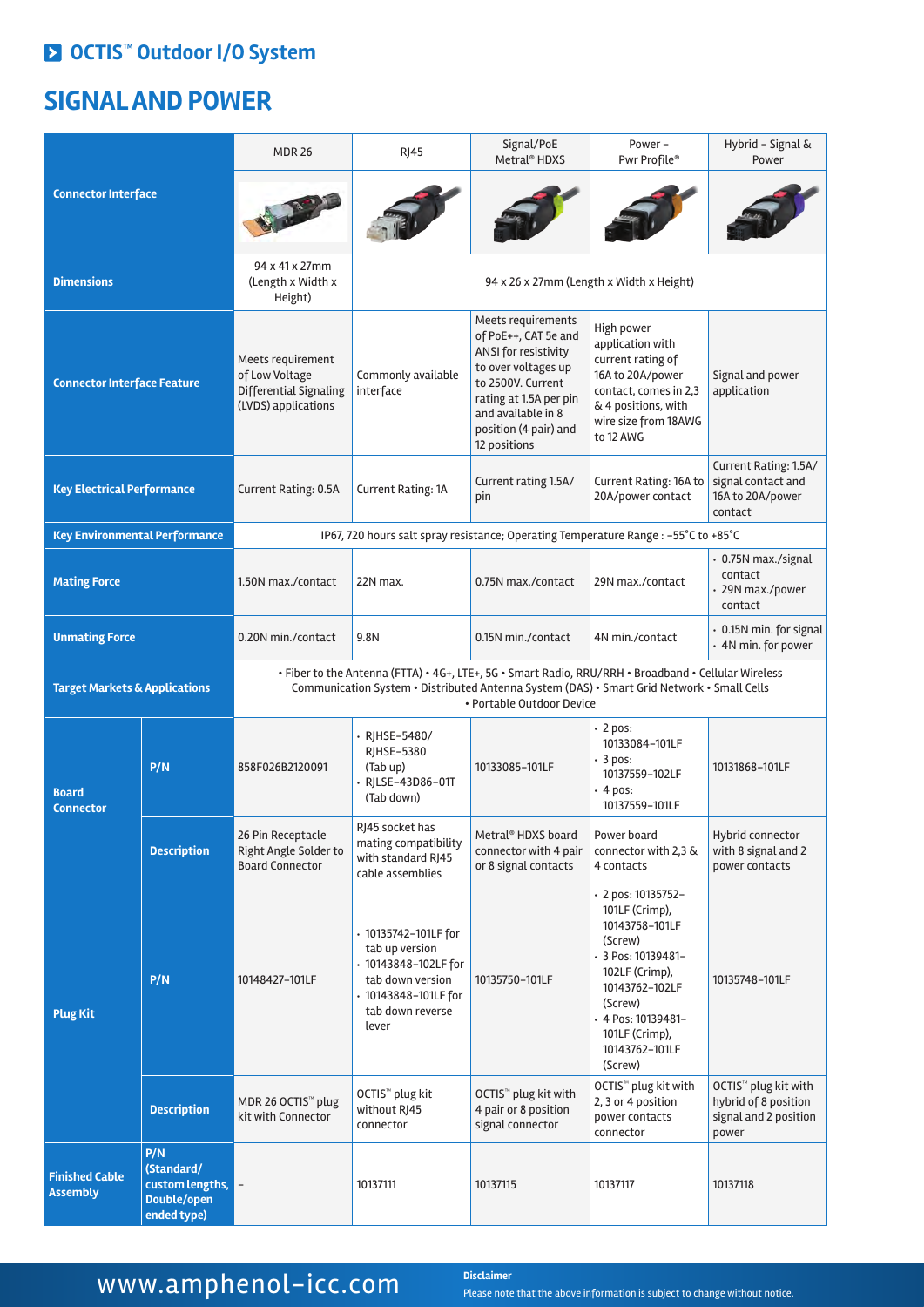#### **OCTIS™ Outdoor I/O System**

#### **FIBER OPTICS**

OCTIS™ offers a range of optical solutions meeting ever increasing bandwidth requirements. SFP version is interoperable with all types of SFP/SFP+ ports and suitable for high data rate applications over long lengths. QSFP version offers enhanced bandwidth (4X SFP/SFP+). In standard OCTIS™ product, transceiver moves outside the box saving significant board space and providing better thermal management. Solutions are also offered for applications in which transceiver is located inside radio with suitable adapters (duplex LC, MPO etc).

| <b>Connector Interface</b>               |     | SFP/SFP+                                                                                                                                                                                                                        | SFP/SFP+<br>(LC Duplex adaptor & MPO Adaptor)                                                                                                                                                           | QSFP to MPO                                                                                                                                     |  |  |
|------------------------------------------|-----|---------------------------------------------------------------------------------------------------------------------------------------------------------------------------------------------------------------------------------|---------------------------------------------------------------------------------------------------------------------------------------------------------------------------------------------------------|-------------------------------------------------------------------------------------------------------------------------------------------------|--|--|
|                                          |     |                                                                                                                                                                                                                                 |                                                                                                                                                                                                         |                                                                                                                                                 |  |  |
| <b>Dimensions</b>                        |     | 94 x 26 x 27mm (Length x Width x Height)                                                                                                                                                                                        | 120 x 41 x 30mm (Length x Width x<br>Height)                                                                                                                                                            |                                                                                                                                                 |  |  |
| <b>Connector Interface Feature</b>       |     | Interoperable with all types of SFP/SFP+ ports and suitable for high data<br>rate applications over long lengths                                                                                                                | Interoperable with all types of QSFP<br>ports                                                                                                                                                           |                                                                                                                                                 |  |  |
| <b>Key Electrical Performance</b>        |     | Power Supply Voltage: 3.3V<br>· Power Consumption: 0.25W (typ.)                                                                                                                                                                 | Power Supply Voltage: 3.3V                                                                                                                                                                              |                                                                                                                                                 |  |  |
| <b>Key Environmental Performance</b>     |     | IP67, 720 hours salt spray resistance; Operating Temperature Range : -55°C to +85°C                                                                                                                                             |                                                                                                                                                                                                         |                                                                                                                                                 |  |  |
| <b>Target Markets &amp; Applications</b> |     | . Fiber to the Antenna (FTTA) • 4G+, LTE+, 5G • Smart Radio, RRU/RRH • Broadband • Cellular Wireless<br>Communication System • Distributed Antenna System (DAS) • Smart Grid Network • Small Cells<br>• Portable Outdoor Device |                                                                                                                                                                                                         |                                                                                                                                                 |  |  |
| <b>Board</b><br><b>Connector</b>         | P/N | SFP board (Edge) connector:<br>10122424-101LF<br>Cage for connectors:<br>· 10133694-101LF (PIP)<br>· 10133694-102LF (Pressfit)                                                                                                  |                                                                                                                                                                                                         | OSFP board connector: FS1-Z38-<br>$20ZA-60$<br>QSFP cage: 10147366-101LF                                                                        |  |  |
| <b>Plug Kit</b>                          | P/N | SFP OCTIS™ Plug Kit without<br>transceiver: 10135746-101LF                                                                                                                                                                      | Universal Plug Kit for LC Duplex &<br>MPO without connector: 10145416-<br>101LF<br>Panel Bulk Head Receptacle for LC<br>Duplex: 10145423-101LF<br>Panel Bulk Head Receptacle for<br>MPO: 10145295-101LF | Universal Plug Kit Wide Body, MPO to<br>QSFP without connector: 10145289-<br>101LF<br>Panel Bulk Head Receptacle MPO to<br>OSFP: 10145292-101LF |  |  |

#### **ACCESSORIES FOR SIGNAL, POWER AND FIBER OPTICS**

| <b>Connector Accessories</b>                      | <b>Part Numbers</b> |
|---------------------------------------------------|---------------------|
| OCTIS <sup>™</sup> Dust Cap 26mm                  | 10138810-001        |
| OCTIS <sup>™</sup> EMI Cap 26mm                   | 10138809-101LF      |
| OCTIS <sup>™</sup> Universal Plug Cap             | 10135726-001        |
| OCTIS <sup>™</sup> RJ 45 Plug Cap                 | 10135728-001        |
| OCTIS <sup>™</sup> Plug to Plug LC duplex Adaptor | 10148298-101LF      |
| OCTIS <sup>™</sup> Plug to Plug MPO Adaptor       | 10148112-101LF      |
| OCTIS <sup>™</sup> Plug to Plug SC Adaptor        | 10151342-101LF      |
| OCTIS <sup>™</sup> SFP Plug Extension kit         | 10146568-001        |
| OCTIS <sup>™</sup> EMI Cap 41mm                   | 10143452-101LF      |

#### **WWW.amphenol-icc.com** Disclaimer